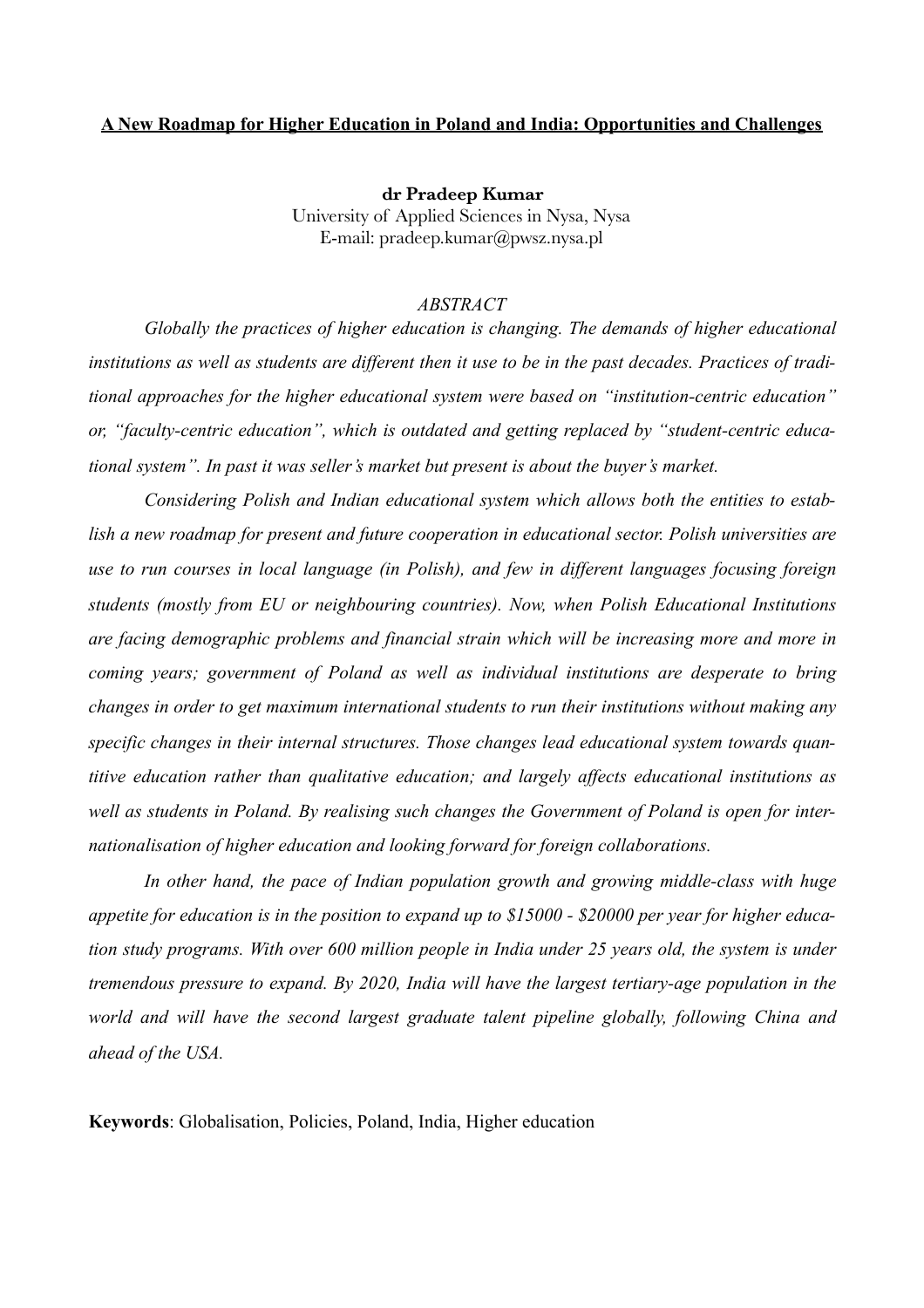#### **1. Introduction**

 As educational institutions are the main source of producing citizens, it is very important to consider what we practice and where we need to bring changes in our educational system and institutional structures in order to make better world. The future of world society depending upon the young generation participating with their learned knowledge ready to take tomorrow's challenges with active participation in global events with full responsibilities.

 Around the globe when most of the developed countries are facing demographic problems, developing or under developing countries are getting over populated. The question is in terms of sharing knowledge and educating people- how developed and developing nations may create their demand and supply model of cooperation in education sector? How Poland-India can be a potential partners?

 In this regard Poland-India can play a bigger role by addressing each-other's needs in the changing global scenarios by minimising the risk and maximising the opportunities, which will help them to maintain the glimpse of long traditions for tomorrow. This research paper is focused on the educational system and practices in Poland as well as in India. Research also identify the kinds of on going practices at the higher educational institutions and suggest required changes in those structures as per today's need.

## **2. Global Norms and Changing Demands of Higher Education**

 For many developing countries- education has been seen as an important tool for the economic growth and playing a role of cultivator for social and political development. The benefit of education for the development and social changes have long been contemplated from the colonial era to the contemporary world, and emerged as a method for the modernisation of societies, where people believes 'better education creates a better world'. Education Plays a key role in the ability of emerging economies to absorb modern technology and to develop the capacity for self-sustaining growth and development. So, it is very important for local/national governments to bring policies for economic development by utilising educational system for educating people with necessary skills to be useful economic growth.

Nobel Laureate Amartya Sen's word (Development as Freedom, 1999)- *"[education can add the value of production in the economy and also to the income of the person who has been educated. But even with the same level of income, a person may benefit from education- in reading, communication, arguing, in being able to choose in a more informed way, in being taken more seriously by*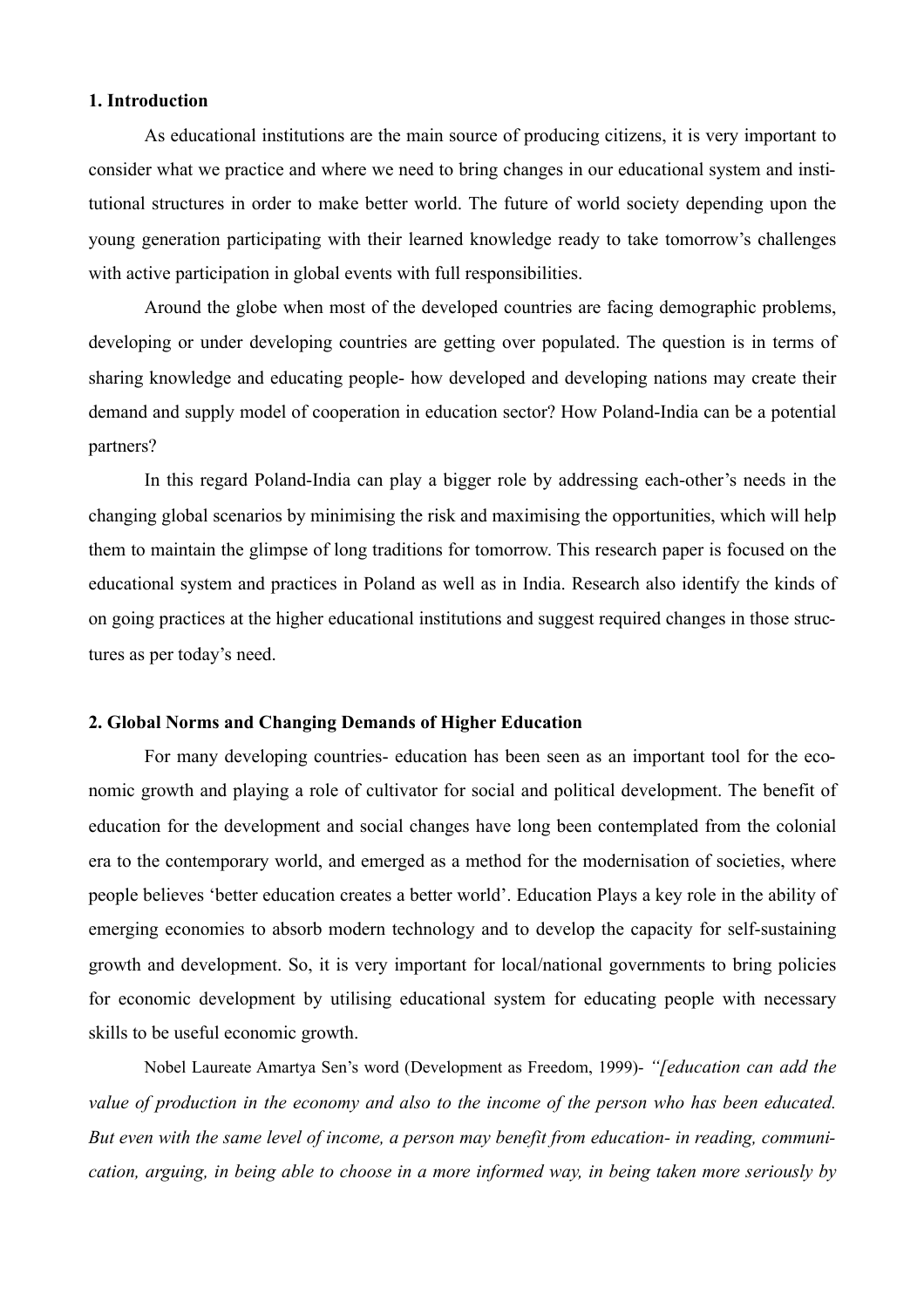*others and so on]"*. Thus, its education which is playing a crucial role to create a productive societies and generate sustainable economic growth for the nations.

#### **A. Changing Educational Demands**

 Higher education has crossed many boundaries and changed in the past 5 decades. In late 1960s-70s, the scope of higher education was very limited and not accessible to everyone. Educational universities were only accessible to elite. Universities were based on purely academic endeavour, not necessarily relevant to the local communities demands. Only universities were known for the higher education as a place for 'true education', and vocational training programs were not been considered as up to the university level. So all vocational training programs comes only under the government policies to trained people by developing their skills and utilise them for the economic development of the nation.

 In 1980s- 90s, the importance of higher education get less attention for economic growth and social changes. Academic institutions and systems have faced pressure from the communities requirements. Traditional universities started to get less attentions and face financial constrain due tofollowing reasons<sup>[1](#page-2-0)</sup> -

- <span id="page-2-1"></span>*1. Less result productive- universities failed to produce the results that were expected of them in much of the developing world.*
- *2. Failed to address local issues many higher educational institutes were not concerned with local, regional, or national issues and problems. The content and style of education was often divorced from the reality that surrounded them and sometimes exacerbated inequalities.*
- *3. Low rate of return due to a highly economic view of development and the resulting methods of measuring the impact of higher education institutes's was considered to have a "low rate of return".*

 In recent years, the relations between higher education and the norm for social-economic development has changed. The role of higher education has been reconsidered for the social and economic changes. The expectations from the academic institutions have increased but system and institutions are facing pressure to increase numbers of students under demographic changes. Demands of practical/vocational courses become as a part of regional and global requirements which also increased the accountability of students and institutions. Changing traditional class rooms and the impact of new technologies are creating new environment at educational institutions and connecting regional supply for global demands.

<span id="page-2-0"></span><sup>&</sup>lt;sup>1</sup>[http://www.ghfp.org/Portals/ghfp/publications/thomson\\_hei\\_role\\_dev.pdf](http://www.ghfp.org/Portals/ghfp/publications/thomson_hei_role_dev.pdf)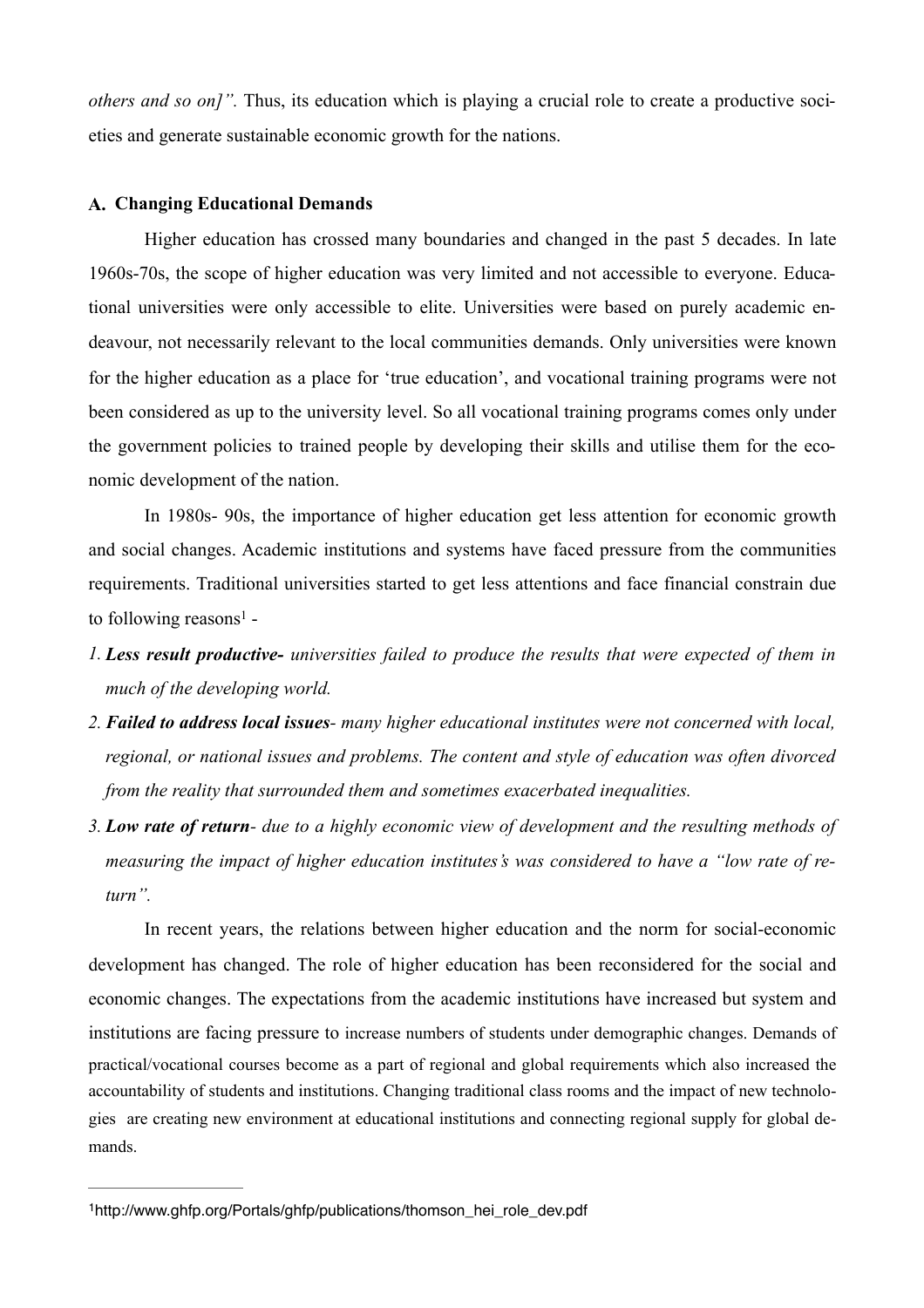#### **B. Global Higher Education Sector Today**

<span id="page-3-4"></span> Today, higher education sector is much more broader and open towards internationalisation. Over the last decade, the number of students traveling to another country in pursuit of higher education increased from 2.1 million students in 2000 to over 4.1 million students globally in 2013 (UN-ESCO,  $2016$  $2016$ <sup>2</sup>[.](#page-3-0) In the year 2009, global tertiary enrolments reached 170 million (UNESCO institute for Statistics, referred to hereafter as UIS). Only Four countries- China, India, US and Russia have combined share of 45 per cent of total global tertiary enrolments. Other emerging economies with significant numbers of tertiary enrolments include: Brazil (6.2 million), Indonesia (4.9 million), Iran ([3](#page-3-1).4 million), South Korea (3.3 million) and Turkey (3.0 million)<sup>3</sup>.

<span id="page-3-5"></span> Going abroad for higher education is not new incident, but the increasing number of students in recent years are very significant which has been seen as an impact of globalisation and on global economy. The fast paced growth in global education sector has also effecting world trade growth and helping to increase national income of many countries being as the host country. As students mobility is increasing and bringing direct capital flow to the host country- education became as priority agenda of many country's to bring new strategies for attracting international students, scholars and investors. Recently, Poland has launched new rules and regulations in order to make Polish education system and educational institutions more internationalised in order to attract foreign students & scholars to Poland. Polish universities were use to receive 10,000 PLN (approximately) per Polish students enrolment for full study program (bachelor/master) as grant from the government. Now by new law- every Polish university will be receiving 30,000 PLN (approximate-ly[\)](#page-3-2)<sup>[4](#page-3-2)</sup> for one International student's enrolment which is 3 times higher then a Polish student's grants. Government is also supporting short and long term mobility of students, scholars and staffs. New regulations are applicable from 1st January 2017<sup>5</sup>[.](#page-3-3)

<span id="page-3-7"></span><span id="page-3-6"></span><span id="page-3-0"></span>[<sup>2</sup>](#page-3-4)<http://www.iie.org/Research-and-Publications/Project-Atlas/About#.WJ-nPBiZOuU>

<span id="page-3-1"></span><sup>&</sup>lt;sup>3</sup>[https://www.britishcouncil.org/sites/default/files/the\\_shape\\_of\\_things\\_to\\_come\\_-\\_higher\\_education\\_glob](https://www.britishcouncil.org/sites/default/files/the_shape_of_things_to_come_-_higher_education_global_trends_and_emerging_opportunities_to_2020.pdf) al trends and emerging opportunities to 2020.pdf

<span id="page-3-2"></span>Gazeta Prawna, Urszula Mirowska-Ł[oskot, 22.12.2016, http://serwisy.gazetaprawna.pl/edukacja/artykuly/](http://serwisy.gazetaprawna.pl/edukacja/artykuly/1004732,finansowanie-uczelni-studenci-zagraniczni.html) [4](#page-3-6) 1004732,finansowanie-uczelni-studenci-zagraniczni.html

<span id="page-3-3"></span><sup>&</sup>lt;sup>5</sup>POLSKA [Thursday, 22 December 2016 \(06:45\)](http://fakty.interia.pl/newsroom,nDate,2016-12-22) [http://fakty.interia.pl/polska/news-dgp-student-z-azji-wart-wiecej-niz-ten-z-polski,nId,2326758.](http://fakty.interia.pl/polska/news-dgp-student-z-azji-wart-wiecej-niz-ten-z-polski,nId,2326758)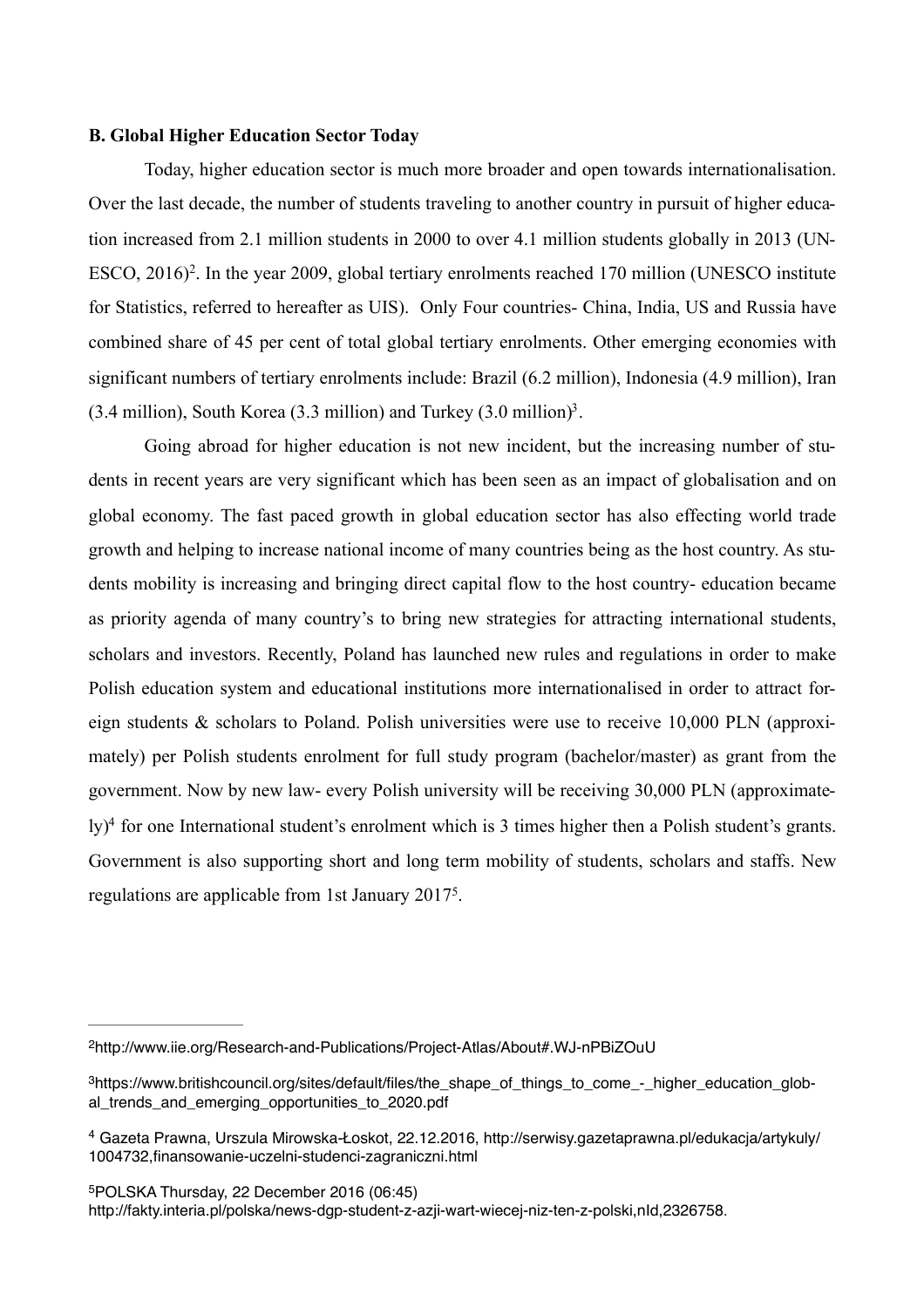#### **3. Need of Student-Centric-Education System?**

Long tradition of practices under higher educational institutions has been maintained based on institutions-centric-education, in fact that traditions are the glory of these organisations and they do have reasons to celebrate them. But it seems that in the beginning of 21st century, the long practices of institution-centric-educational system is not attractive for students in the age of changing educational system in information technology world and online platforms. Students are not willing to get education only because university/institute has long history, but they are more concern about the education they are providing and the impact of that education or courses to their future carriers. If that gained knowledge or certificates from such universities are helpful to get their *dream jobs?* Most of these universities are getting failed to do so. The interest of students are to get the courses or the university/institute where they'll be developing dynamically, and prepare themselves for today's requirements of industries. Not to just get a piece of paper as certificate.

 Thus, today's educational system must be based on students interest or student-centric. By realising such requirements - all educational system must be modified with course outcomes as per the today's need which will fulfil student's and industries requirements. When educational institution operates with student-enteric education, students are learning more important communicative and collaborative skills, and improve their own learning methods. They learn how to complete tasks independently that helps them to fulfil today's demand of industries to get in. Ans also give industries a ready employees.

#### **4. Demand of Higher Education by 2020**

 Changing world scenario indicates that global economy is going to be influenced by a combination of demographic drivers and tertiary skill education. Rapid expansion of tertiary education capacity will reshape the global higher education landscape by 2020. Based on demography statics-India, China, USA and Indonesia, will account for over half of the world's 18-22 population by 2020, and Pakistan, Nigeria, Brazil, Bangladesh, Ethiopia, Philippines, Mexico, Egypt and Vietnam will be rapidly growing populated countries.

 The rapid growth of population indicates the importance of economic growth and future of tertiary education demand, which is establishing a strong relationship between GDP per capita at purchasing power parity (PPP) and gross tertiary enrolment ratios. And the correlation statical ration is very positive and significant for thesis emerging economies specially for India.

 China and India use to be dominating countries globally for tertiary enrolments (2002-2009) accounting for 26 million of the overall increase of 55 million. But the forecast for combined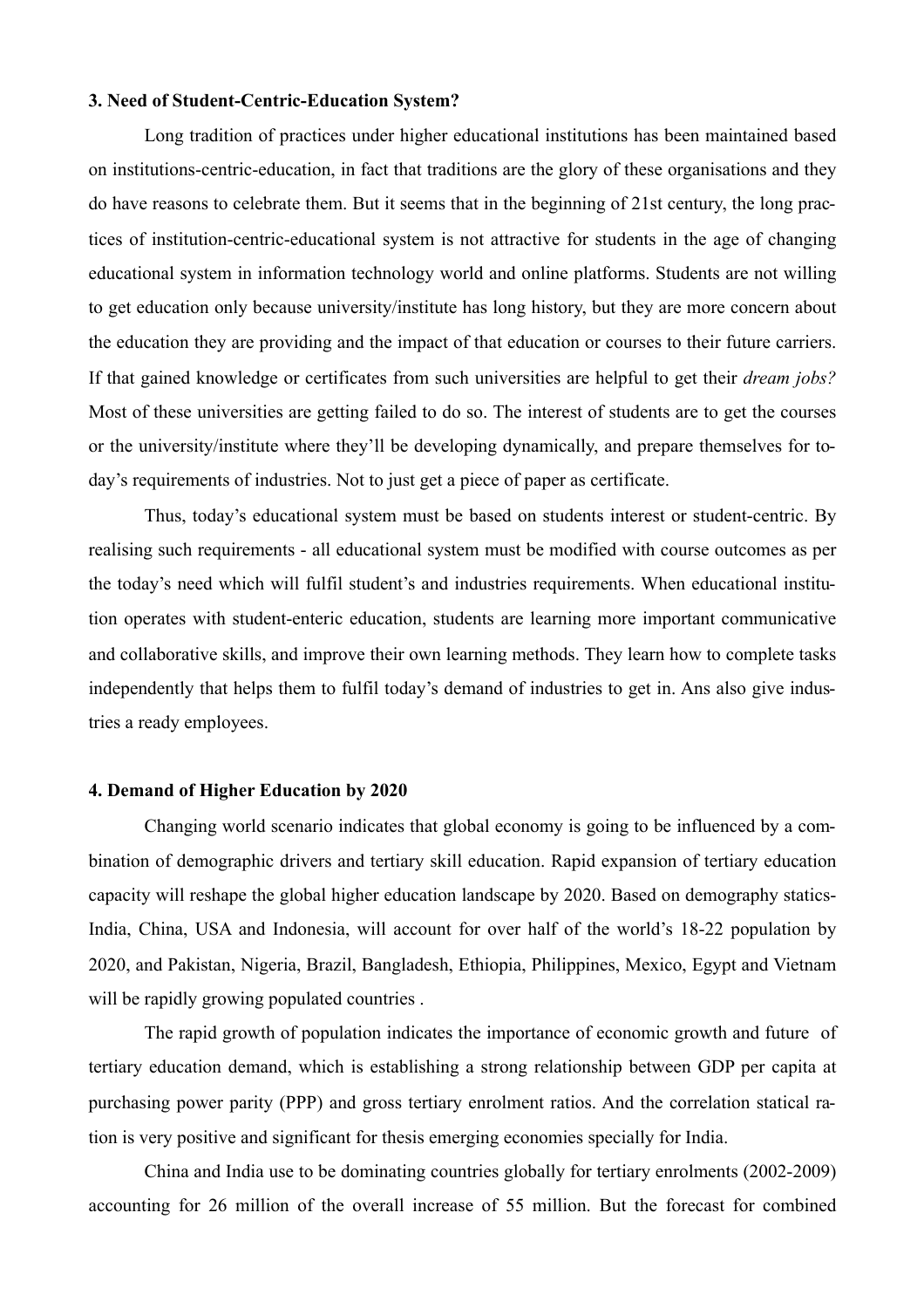growth for the period 2011–20 declines to 12 million, with growth in tertiary enrolments in China falling from 17 million (2002–09) to five million (2011–20). India's tertiary enrolment growth (in absolute terms) is forecast to outpace China's growth between now and 2020. Following China and India, other emerging economies with significant forecast growth in tertiary enrolments over the next decade will include Brazil (+2.6 million), Indonesia (+2.3 million), Nigeria (+1.4 million), Philippines (+0.7 million), Bangladesh (+0.7 million), Turkey (+0.7 million) and Ethiopia (+0.6 million $)$ <sup>[6](#page-5-0)</sup>.

#### <span id="page-5-3"></span>**5. Poland and India- Supply and Demand Model**

 In current scenario when Poland is facing huge demographic problem and not getting enough number of qualified students for their well established educational institutions; India has the largest youngest population in the world and looking forward to go abroad for higher education due to lack of well qualified universities in India. In this regard India-Poland can apply very successfully *supply-demand model for students and Institutions,* which will be win-win situation for both the entities.

#### **A. Poland Perspective**

<span id="page-5-5"></span><span id="page-5-4"></span>Poland is a country of 38.5 million people (as per 12th February 2017[\)](#page-5-1)<sup>[7](#page-5-1)</sup> and day by day this number is decreasing (demographic problems). About 501 universities are in Poland, including 131 government funded and 326 privately owned, and accommodating about 1, 500, 000 students. Out of this total number of students, about 57 119 international students are studying in Poland, which is 10,000 more than a year ago. Currently international students make up 4.1% of the total student body in the country (ten years ago the figure was only  $0.6\%$  $0.6\%$  $0.6\%$ , in 2015 -  $3.1\%$ <sup>[8](#page-5-2)</sup>. Increasing number of international students to the Polish universities are not an accident but it is an effects of being more global and internationalised. By launching more English medium courses, Polish universities are trying to attract more foreign students which can be supplementary to the left vacate places by insufficient number of Polish students. In the academic year 2015/16 total 1,405,133 people were studying at the Polish universities – over 64,254 students are less than in the previous year, and over

<span id="page-5-0"></span> $6$ The goal of Project Atlas is to collect and report accurate, timely and comprehensive data on global student mobility. More details are available at:

[www.iie.org/Research-and-Publications/Project-Atlas/About](http://www.iie.org/Research-and-Publications/Project-Atlas/About)

<span id="page-5-1"></span><http://www.worldometers.info/world-population/poland-population/> [7](#page-5-4)

<span id="page-5-2"></span>[Perspektywy Education Foundation 2016. available: http://www.studyinpoland.pl/en/index.php/news/43-](http://www.studyinpoland.pl/en/index.php/news/43-over-57-119-international-students-in-poland) [8](#page-5-5) over-57-119-international-students-in-poland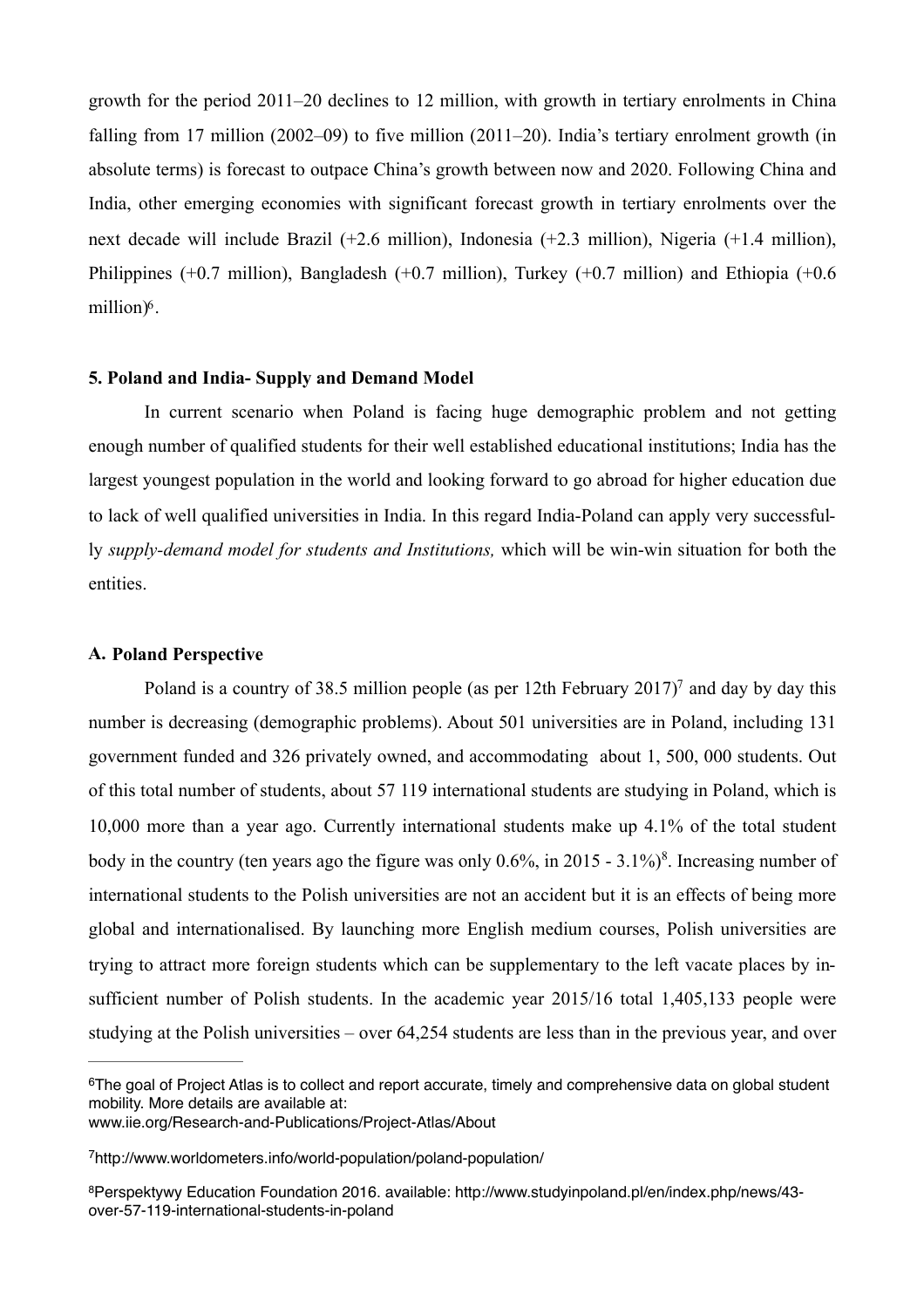<span id="page-6-5"></span>200,000 lower than three years  $a\alpha^9$  $a\alpha^9$ . It means- in coming years Polish universities need to get more & more foreign students otherwise they wont be able to run many classes, faculties, departments or even universities. Many private schools/universities are facing such problems and getting closed due to insufficient number of students and lack of funds. Public universities started to get similar problems and in order to avoid it they are wiling to be more internationalised by accommodating more foreign students<sup>[10](#page-6-1)</sup>. But the problem is that maximum Polish universities run programs only in Polish languages, and very few academic institutions and universities are running programs thought in English medium. Many private and public universities are willing to receive international students but not able to make their internal institutional changes.

#### <span id="page-6-6"></span>**B. The bilateral trade figures for the last few years are below**

| <b>Trade data</b>     | 2013 | 2014 | 2015 | 2016 |
|-----------------------|------|------|------|------|
| India's exports       | 1465 | 1722 | 1747 | 2094 |
| India's imports       | 491  | 556  | 465  | 669  |
| <b>Trade turnover</b> | 1956 | 2275 | 2212 | 2763 |

Table 1 & 2. Four years Bilateral trade between India and Poland

<span id="page-6-8"></span><span id="page-6-7"></span>*Source: Central Statistical Office of Poland (GUS)<sup>11</sup> (in US\$ Million)*<sup>[12](#page-6-3)</sup>

#### Indian Statistics

| <b>Trade data</b> | 2013-2014 | $2014 - 2015$ | 2015-2016 | 2016        |
|-------------------|-----------|---------------|-----------|-------------|
| <b>Exports</b>    | 996       | 1051          | 1009      | <b>1100</b> |
| <b>Imports</b>    | 623       | 636           | 560       | 654         |
| <b>Total</b>      | 1618      | 1686          | 1568      | 1754        |

<span id="page-6-9"></span>*Source: DGCI, Kolkata/Ministry of Commerce (In US\$ Million[\)13](#page-6-4)*

<span id="page-6-0"></span><sup>&</sup>lt;sup>9</sup><http://www.studyinpoland.pl/en/index.php/news/43-over-57-119-international-students-in-poland>

<span id="page-6-1"></span><sup>&</sup>lt;sup>[10](#page-6-6)</sup> P. Kumar, *ASM Business Review*, the Bi-annual Refereed Journal, *Business Strategies Practices and Innovations*, Vol. 6, No. 1, January 2017, ISSN No. 0974-9136, Pune, India. Pp.7-19.

<span id="page-6-2"></span><sup>&</sup>lt;sup>11</sup>[https://www.mea.gov.in/Portal/ForeignRelation/India\\_Poland\\_Relation\\_31\\_5\\_2016.pdf](https://www.mea.gov.in/Portal/ForeignRelation/India_Poland_Relation_31_5_2016.pdf)

<span id="page-6-3"></span><sup>&</sup>lt;sup>12</sup>[http://www.indianembassywarsaw.in/eoi.php?id=Pol\\_relat](http://www.indianembassywarsaw.in/eoi.php?id=Pol_relat)

<span id="page-6-4"></span><sup>&</sup>lt;sup>13</sup>[https://www.mea.gov.in/Portal/ForeignRelation/Romania\\_Dec\\_2016.pdf](https://www.mea.gov.in/Portal/ForeignRelation/Romania_Dec_2016.pdf)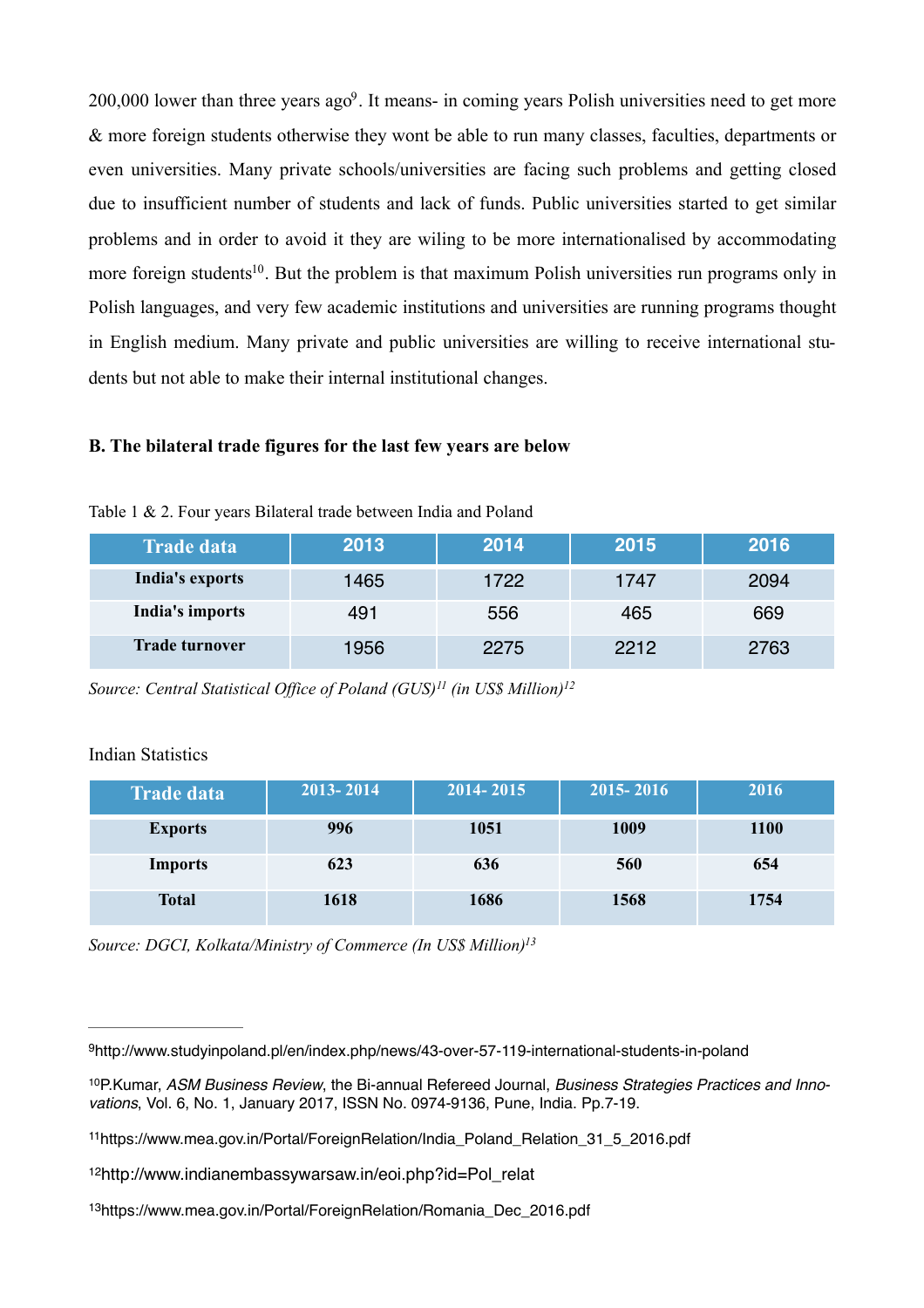#### **C. India Education Sector**

<span id="page-7-8"></span><span id="page-7-7"></span><span id="page-7-6"></span>I[n](#page-7-0)dia is a home country of 1.34 billion<sup> $14$ </sup> people (2nd highest in the world), and has largest education system in the world in terms of the number of institutions and the number of students. With a median age- India has over 550 million people below the age of 25 years<sup>15</sup>[.](#page-7-1) According to Census figures, over 32 per cent of the 1.34 billion population is between the age group 0- 14. This means that the number of people in India needing primary and secondary education alone exceeds the entire population of the  $USA^{16}$  $USA^{16}$  $USA^{16}$ [.](#page-7-2) Since these students will be seeking higher education in India over the next decade it illustrates the sheer size of the Indian education market. Based on 2014 available data (MHRD- Government of India Ministry of Human Resource Development), the number of higher education institutions are very limited- universities 760, institutions offering de-gree & diplomas 50 774 are offering education for millions of students<sup>[17](#page-7-3)</sup>. As per today India has 26 million students enrolled in territory education, by illustration it would need another 800 universities and over 40000 colleges in the next eight years to provide the planned additional 14 million places.The indicators shows that by 2020, India needs 40 million university places<sup>[18](#page-7-4)</sup> (an increases of 14 million), and 500 million skilled workers.

#### <span id="page-7-10"></span><span id="page-7-9"></span>**6. Why Indian Students Goes abroad for Higher Education?**

<span id="page-7-11"></span> India as 2nd largest population and fastest economy in the world is also recognised as fastest growing income middle-class in the word. About 25 million households in next 5 year will be in the position to pay \$15000 as fee for their higher education<sup>[19](#page-7-5)</sup>. Financial strength allowing middle class people to get better education. Indian society has good apatite for higher education and looking forward to get admission at well recognised universities around the globe. Because for the general and average students to get admission at pioneer Indian universities/institutes is not so easy due to limited seats availability and less numbers of such universities and institutes in India. The successful selection ratio is 1:250 students at IIMs (Indian Institute on Management) and IITs (Indian Insti-

<span id="page-7-0"></span><sup>&</sup>lt;sup>14</sup><http://www.indiaonlinepages.com/population/india-current-population.html>

<span id="page-7-1"></span><sup>&</sup>lt;sup>15</sup> [India-Higher Education Sector, Opportunities for Private Participation, 2012. Available:https://www.pwc.in/](http://www.pwc.in/assets/pdfs/industries/education-services.pdf) assets/pdfs/industries/education-services.pdf

<span id="page-7-2"></span><sup>&</sup>lt;sup>16</sup><https://www.pwc.in/assets/pdfs/industries/education-services.pdf>

<span id="page-7-3"></span><sup>&</sup>lt;sup>17</sup>[http://mhrd.gov.in/sites/upload\\_files/mhrd/files/statistics/ESG2016\\_0.pdf](http://mhrd.gov.in/sites/upload_files/mhrd/files/statistics/ESG2016_0.pdf)

<span id="page-7-4"></span> $1840$  $1840$  million by 2020: preparing for a new paradigm in Indian higher education', Ernst & Young (2011)

<span id="page-7-5"></span><sup>&</sup>lt;sup>19</sup>[Rivers of Innovation: NESTA \(2012\). available: https://www.britishcouncil.org/sites/default/files/understand](https://www.britishcouncil.org/sites/default/files/understanding_india_report.pdf)ing\_india\_report.pdf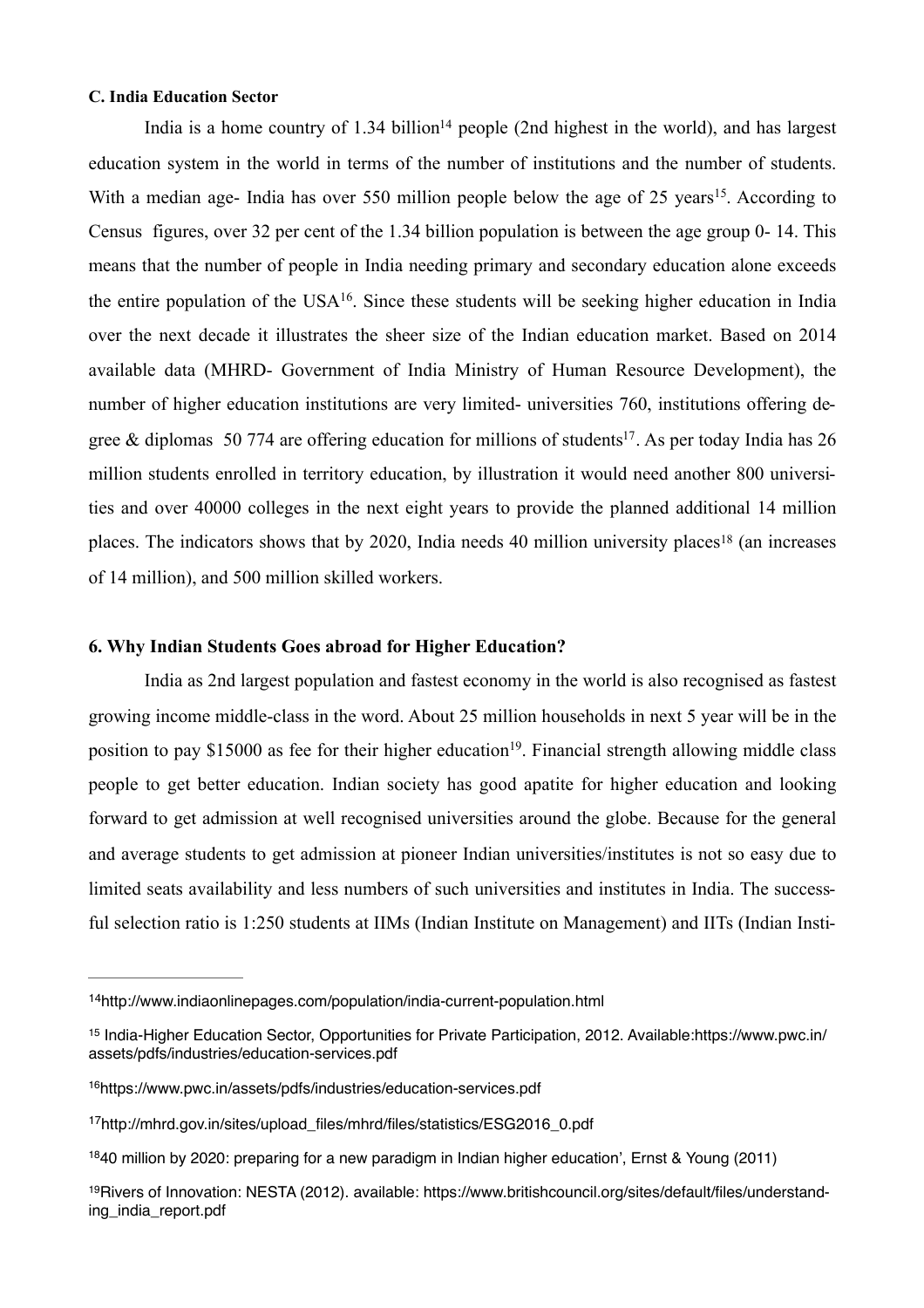tute of Technology), which is much ore tougher than MIT, Oxford or Cambridge whose selection ratio is 1:10, 1:2 or 1:1 . As an option foreign universities are mush favourable due to low expenses degree programs and high quality education- e.g. low tuition fee and low leaving costs in comparison to the local private/government universities are attracting students to abroad for higher education.

## **7. Income Factor for Higher Education- India perspective**

| Household Income | No. of Households (2012) | No. of Households (2022) |
|------------------|--------------------------|--------------------------|
| Over \$20K       | 2.5 <sub>m</sub>         | 7 <sub>m</sub>           |
| \$10k to 20k     | 4m                       | 19m                      |
| \$5k to \$10k    | 34m                      | 81 <sub>m</sub>          |

<span id="page-8-4"></span>Table 3. The number of Households within the top three income brackets  $(2011 \text{ vs } 2022)^{20}$ 

## <span id="page-8-5"></span>*Source: McKinsey & Company 201[221](#page-8-1)*

 It is not only about the growth of population but also changing dynamism of households incomes in Indian society. Table 3, shows that by 2022, about 40-45 million, Indian household will be in the position to expend \$5,000 - \$15,000, for their higher education, when more than 50% of India's population is under the age of 25 years<sup>22</sup>. By 2020, India will have one of the youngest populations in the world, with an average age of  $29$  years<sup>[23](#page-8-3)</sup>.

<span id="page-8-7"></span><span id="page-8-6"></span>

|  |  |  |  | Table- 4. Expected Spend on Higher Education |
|--|--|--|--|----------------------------------------------|
|--|--|--|--|----------------------------------------------|

| <b>Source of Investment</b> | 2012   | 2022 Estimate |
|-----------------------------|--------|---------------|
| <b>Public</b>               | \$7bn  | \$50bn        |
| <b>Private</b>              | \$13bn | \$50bn        |
| <b>Total</b>                | \$20bn | \$65bn        |

*Source: McKinsey & Company 2012.* 

<span id="page-8-0"></span><sup>&</sup>lt;sup>[20](#page-8-4)</sup>McKinsey & Company 2012

<span id="page-8-1"></span><sup>&</sup>lt;sup>[2121](#page-8-5)</sup> Estimates and projections of the economically active population: 1990-2020', International Labour Organisation (2011)

<span id="page-8-2"></span><sup>&</sup>lt;sup>[22](#page-8-6)</sup>Rivers of Innovation: NESTA (2012)

<span id="page-8-3"></span><sup>&</sup>lt;sup>[23](#page-8-7)</sup> Estimates and projections of the economically active population: 1990-2020', International Labour Organisation (2011)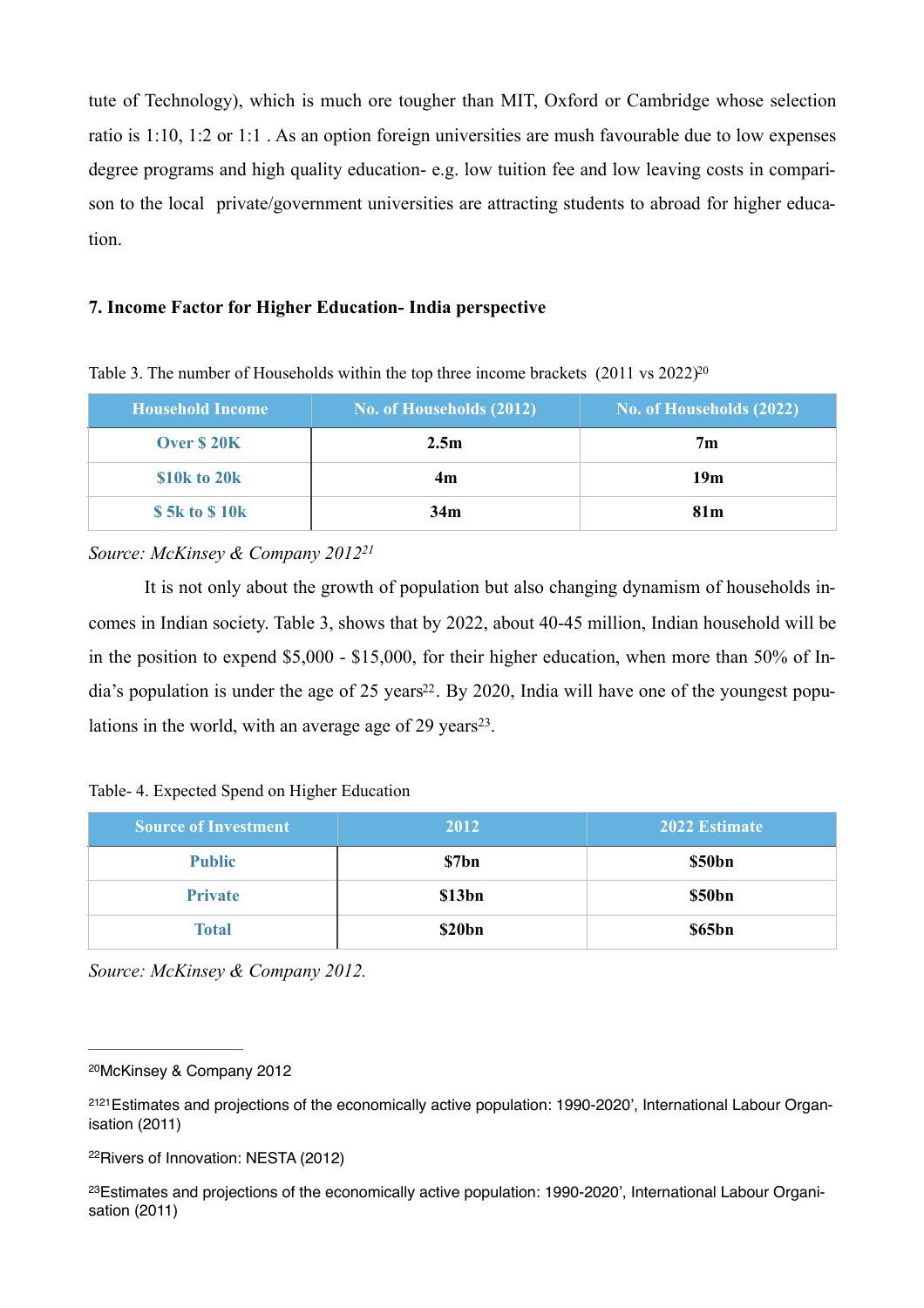Table 4, shows the picture of estimated expenditure from public and private sectors. In the year 2012 public investment is lower than private investment and predictions shows that government is taking initiative to increase public investment up to \$50 billion by 2022, which will be equal to private investment. It means Private sectors are more actively participating in Higher education system then the Public sector.

#### **8. New Roadmap for Poland-India Model of Cooperation**

 The entire economic development is based on *demand-supply* policy. In case of India-Poland *demand-supply* policy is very much applicable. Poland is going through the process of internationalisation of higher education and demanding number of qualified students from foreign countries, and India has the largest skilled human capital ready to go abroad for higher education *viceversa* India is lacking number of universities. In recent years, the interest of Indian students towards Polish universities has increased. And the total number of Indian students studying in Poland rises up to 3500 (latest number through IEEF, not verified data by official records yet, including 2017-18 academic year) from 209  $(2014)^{24}$  $(2014)^{24}$  $(2014)^{24}$ . As number of students are increasing between India and Poland, bilateral trade is also growing from the 2014 level of USD 2.3 billion has crossed 3 billion in 2016 and expecting to cross USD 5 billion by the year  $2018^{25}$  $2018^{25}$  $2018^{25}$ . Indian exports presently account for 1% of global Polish imports. And bilateral trade has grown by 25% in the year 2016, as compared to the previous year.

<span id="page-9-3"></span><span id="page-9-2"></span> Increasing number of Indian students to Polish universities and growing bilateral trade between India-Poland is a matter of concern for new strategies in order to create a new roadmap for both the countries.

## **Conclusion**

 Despite of average growth rate of over 7.5 % in the last decade, India's GER in higher education is very low. By some estimates, even if India succeeds in its target of 30% GER by 2020, 100 million qualified students will still not have places at university. India needs to drastically increase the number of places at universities and enrolment through distance learning programmes.

 Therefore it is much easier for Indian students to get overseas higher education than in india. According to presented data by Industry chamber, 450,000 Indian students spend over USD 13 bil-

<span id="page-9-0"></span><sup>&</sup>lt;sup>[24](#page-9-2)</sup> Perspektywy Education Foundation, 2016, Study in Poland.

<span id="page-9-1"></span><sup>&</sup>lt;sup>[25](#page-9-3)</sup> A. Bisaria, Ambassador of India in Poland and Lithuania, "We Plan to Double Indo-Polish Trade & Investment, for Economic Magazine "Polish Market" Special Edition, No. 252/2016, p.8.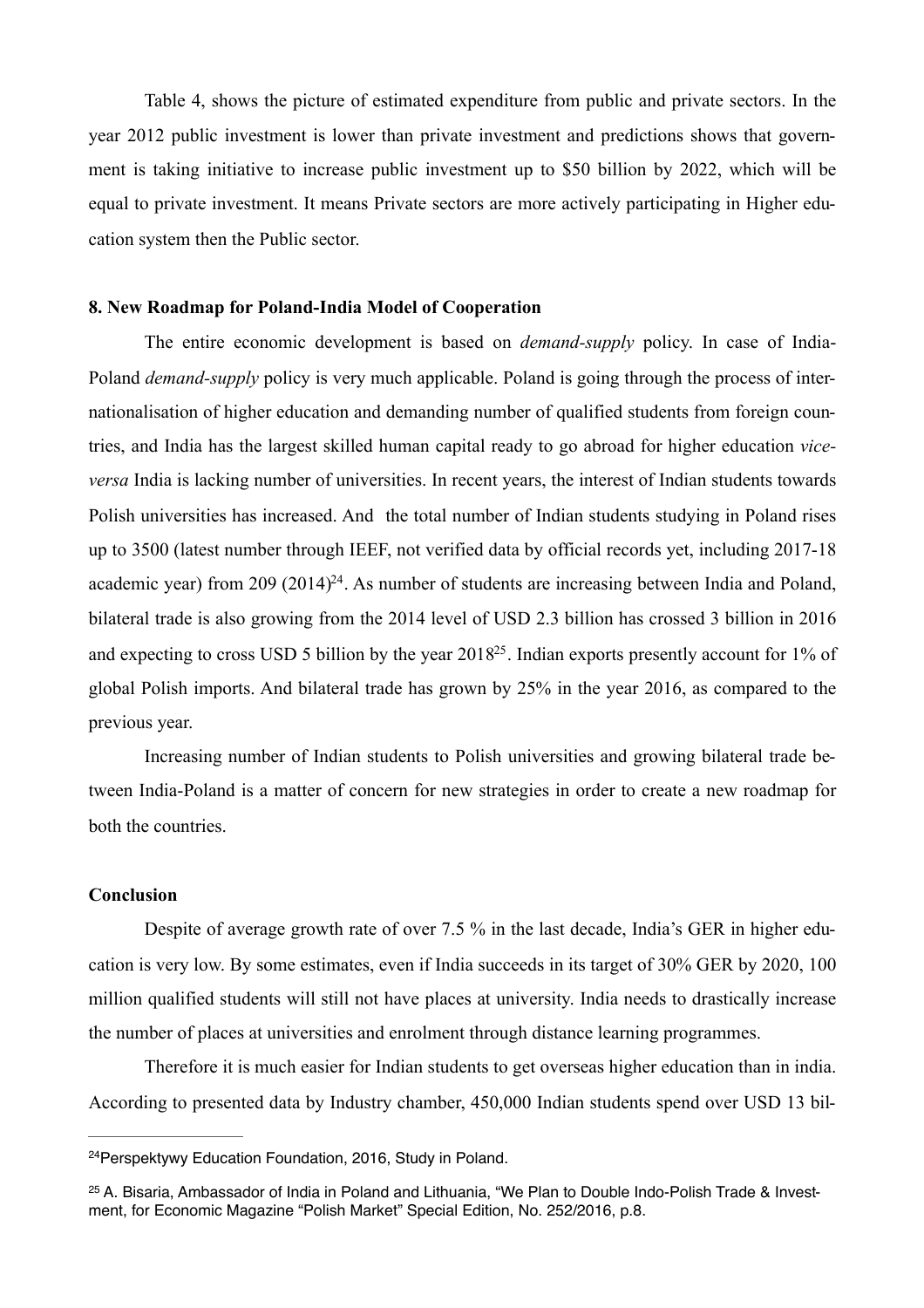lion each year in acquiring higher education overseas. Thus, this huge potential market is open for foreign cooperations with unlimited opportunities. It depend on the readiness of the foreign countries for the acceptance of number of students. Poland and Polish educational institutions realising their own needs must set up a new strategies for higher education and ties with business co-operation with India. Policymakers must consider these factors in order to create a new roadmaps for educational institutions and business establishments.

# **References**

- 1. Kumar Pradeep, ASM Business Review, the Bi-annual Refereed Journal, Business Strategies Practices and Innovations, Vol. 6, No. 1, January 2017, ISSN No. 0974-9136, Pune, India, 2017, pp.7-19.
- 2. Wozniak-Trzosek, Krystyna, Polish Market. Warsaw, Poland special. edition No. 252/2016, p8.
- 3. [http://www.ghfp.org/Portals/ghfp/publications/thomson\\_hei\\_role\\_dev.pdf](http://www.ghfp.org/Portals/ghfp/publications/thomson_hei_role_dev.pdf)
- 4. <http://www.iie.org/Research-and-Publications/Project-Atlas/About#.WJ-nPBiZOuU>
- 5. [https://www.britishcouncil.org/sites/default/files/the\\_shape\\_of\\_things\\_to\\_come\\_-\\_higher\\_edu](https://www.britishcouncil.org/sites/default/files/the_shape_of_things_to_come_-_higher_education_global_trends_and_emerging_opportunities_to_2020.pdf)cation\_global\_trends\_and\_emerging\_opportunities\_to\_2020.pdf
- 6. [http://serwisy.gazetaprawna.pl/edukacja/artykuly/1004732,finansowanie-uczelni-studenci-za](http://serwisy.gazetaprawna.pl/edukacja/artykuly/1004732,finansowanie-uczelni-studenci-zagraniczni.html)graniczni.html
- 7. <http://fakty.interia.pl/polska/news-dgp-student-z-azji-wart-wiecej-niz-ten-z-polski,nId,2326758>
- 8. [www.iie.org/Research-and-Publications/Project-Atlas/About](http://www.iie.org/Research-and-Publications/Project-Atlas/About)
- 9. <http://www.worldometers.info/world-population/poland-population/>
- 10. [http://www.studyinpoland.pl/en/index.php/news/43-over-57-119-international-students-in](http://www.studyinpoland.pl/en/index.php/news/43-over-57-119-international-students-in-poland)poland
- 11. [https://www.mea.gov.in/Portal/ForeignRelation/India\\_Poland\\_Relation\\_31\\_5\\_2016.pdf](https://www.mea.gov.in/Portal/ForeignRelation/India_Poland_Relation_31_5_2016.pdf)
- 12. <http://www.tradingeconomics.com/romania/population>
- 13. <http://www.studyinginromania.com/education-romania.html>
- 14. [https://www.mea.gov.in/Portal/ForeignRelation/Romania\\_Dec\\_2016.pdf](https://www.mea.gov.in/Portal/ForeignRelation/Romania_Dec_2016.pdf)
- 15. <http://www.indiaonlinepages.com/population/india-current-population.html>
- 16. [www.pwc.in/assets/pdfs/industries/education-services.pdf](http://www.pwc.in/assets/pdfs/industries/education-services.pdf)
- 17. <https://www.pwc.in/assets/pdfs/industries/education-services.pdf>
- 18. [http://mhrd.gov.in/sites/upload\\_files/mhrd/files/statistics/ESG2016\\_0.pdf](http://mhrd.gov.in/sites/upload_files/mhrd/files/statistics/ESG2016_0.pdf)
- 19. [https://www.britishcouncil.org/sites/default/files/understanding\\_india\\_report.pdf](https://www.britishcouncil.org/sites/default/files/understanding_india_report.pdf)
- 20. <https://www.pwc.in/assets/pdfs/industries/education-services.pdf>
- 21. [https://www.britishcouncil.org/sites/default/files/understanding\\_india\\_report.pdf](https://www.britishcouncil.org/sites/default/files/understanding_india_report.pdf)
- 22.<http://www.ean-edu.org/assets/highereducationindiashaguri.pdf>
- 23.<http://www.economicshelp.org/essays/economics-growth-happiness/>
- 2[4.http://www.ey.com/Publication/vwLUAssets/Higher-education-in-India-Vision-2030/%24FILE/](http://www.ey.com/Publication/vwLUAssets/Higher-education-in-India-Vision-2030/%24FILE/EY-Higher-education-in-India-Vision-2030.pdf) EY-Higher-education-in-India-Vision-2030.pdf
- 2[5.https://www.oecd.org/edu/ceri/Shobha%20Mishra%20Ghosh%20FICCI%20Presentation%20](https://www.oecd.org/edu/ceri/Shobha%20Mishra%20Ghosh%20FICCI%20Presentation%20for%20OECD%20Seminar.pdf) for%20OECD%20Seminar.pdf
- 26.<http://www.oecd.org/education/skills-beyond-school/AHELOFSReportVolume1.pdf>